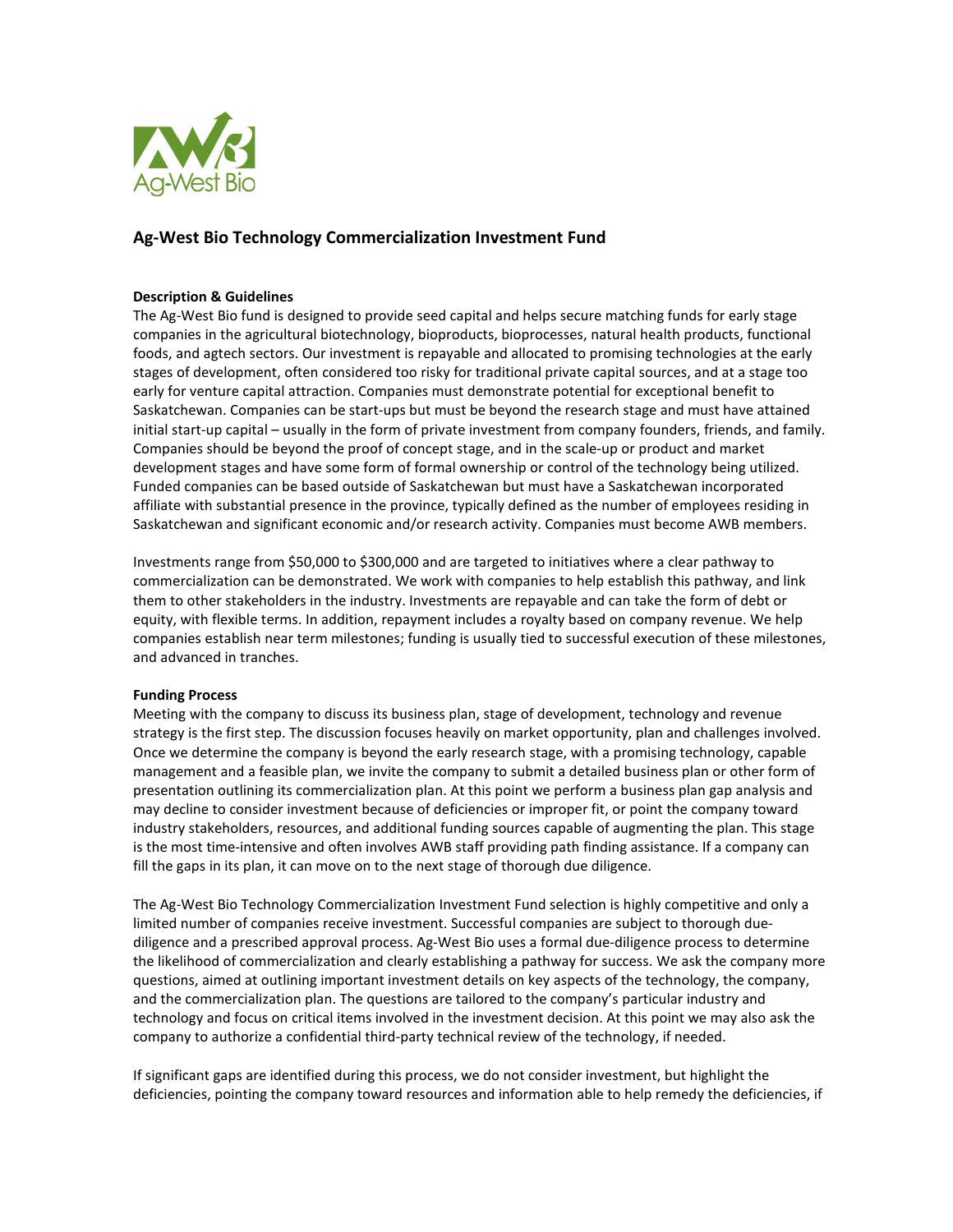possible. If a feasible commercialization pathway is identified, we move to the next stage: the identification of commercialization milestones, tranche advancement requirements, a term sheet, and eventually an investment agreement.

### **Funding Decisions**

We are governed by a dedicated board of directors that comprises ag-tech and bio-industry leaders. The board makes the final investment decision and provides valuable commercialization input. Board meetings and investment decisions take place quarterly.

#### **Reporting Requirements**

If an investment is made, we closely monitor the company through quarterly reporting and ongoing correspondence aimed at identifying risks, and opportunities to offer the company assistance.

#### **Repayment**

When the company achieves commercialization, generally defined as gaining significant revenue from the licensing or sale of product resulting from the technology, the investment goes into repayment, usually in monthly installments. In addition, a royalty agreement based on revenue, obligates the company to make annual payment based on the revenue outlined in its year-end financial statements. If the investment was in the form of equity, we look for a mutually beneficial point to exit the investment. The goal is successful commercialization, industry growth, jobs, and the generation of increased knowledge and wealth in the province of Saskatchewan.

Typical loan terms are as follows:

| Interest rate:     | RBC prime plus 3%                                                             |
|--------------------|-------------------------------------------------------------------------------|
| Interest accrues:  | from the time money (principal)) is advanced                                  |
| Money is advanced: | in stages (tranches) that correspond to pre-commercialization milestones      |
| Repayment trigger: | is usually upon significant revenue or market traction, or a set future date  |
| Repayment:         | usually monthly blended payments of principal and accrued interest,           |
|                    | amortized over $3 - 5$ years                                                  |
| Royalty payment:   | usually 1X principal advanced, paid annually based on a percentage of revenue |

#### **Mentorship**

The process ends when the company has fully repaid its obligation. At this point we encourage the company to maintain Ag-West Bio membership and an open dialogue with us. We may invite the company principal to become a mentor in our mentorship program. Through this program we encourage new clients to become protégés and work with experienced mentors identified through our close contact to private industry. The mentorship program is a valuable component of our Technology Commercialization Fund.

#### **Ag-West Bio Commercialization Fund – Process Summary**

The investment decision process can be summarized in the following steps. If the company openly provides accurate information in a timely fashion, the decision process usually takes 3-4 months.

- 1. Meeting with AWB to discuss company, opportunity, technology, market, revenue plan and risks.
- 2. Company provides its business plan.
- 3. AWB performs a business plan gap analysis and directs company to resources and industry stakeholders to help fill gaps in plan. However, if the gaps identified at this point are too significant, or the risk identified is too great, the process stops here. If gaps are small enough, or if gaps are sufficiently filled, the company moves on to the next step.
- 4. If appropriate, company principal is encouraged to become a protégé in the mentorship program.